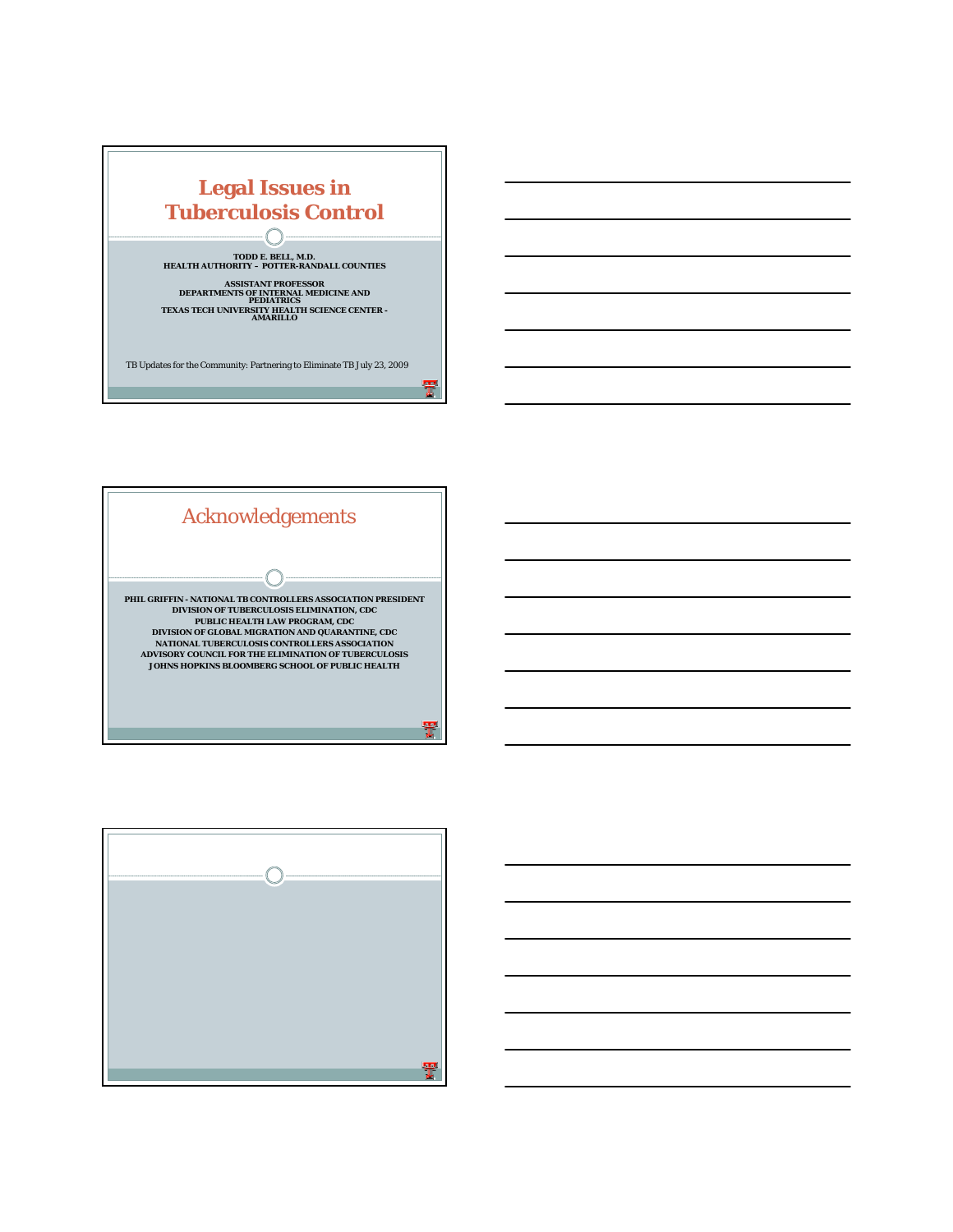#### **Organization of this Unit**  $\bigcap$

- 1. Essentials of TB Control in Public Health Practice
- 2. General Legal Framework for Communicable Disease Control
- 3. Communicable Disease Control Law
- 4. Express TB Control Laws
- 5. Selected Issues in TB Control Law
- 6. TB Control Law in Practice



#### **What is Tuberculosis (TB)?**€

- TB is an airborne, communicable disease caused by infection with the bacterium, *Mycobacterium tuberculosis*.
- Infection typically occurs when a person inhales droplet nuclei containing TB bacteria, aerosolized through coughing or sneezing of persons with active, infectious TB.
- An undiagnosed, untreated person with active TB disease has the potential to infect an estimated 10-14 people in a year.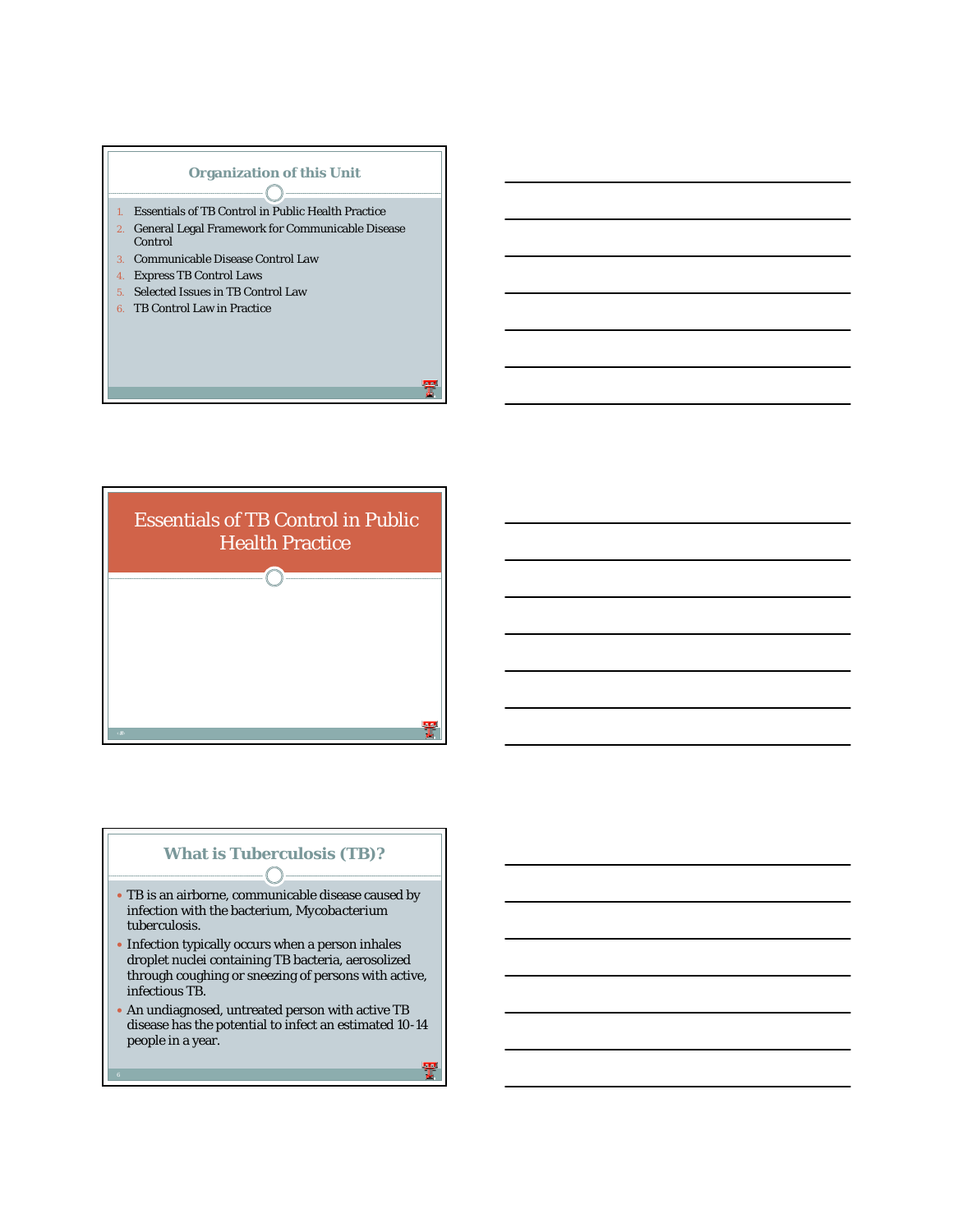



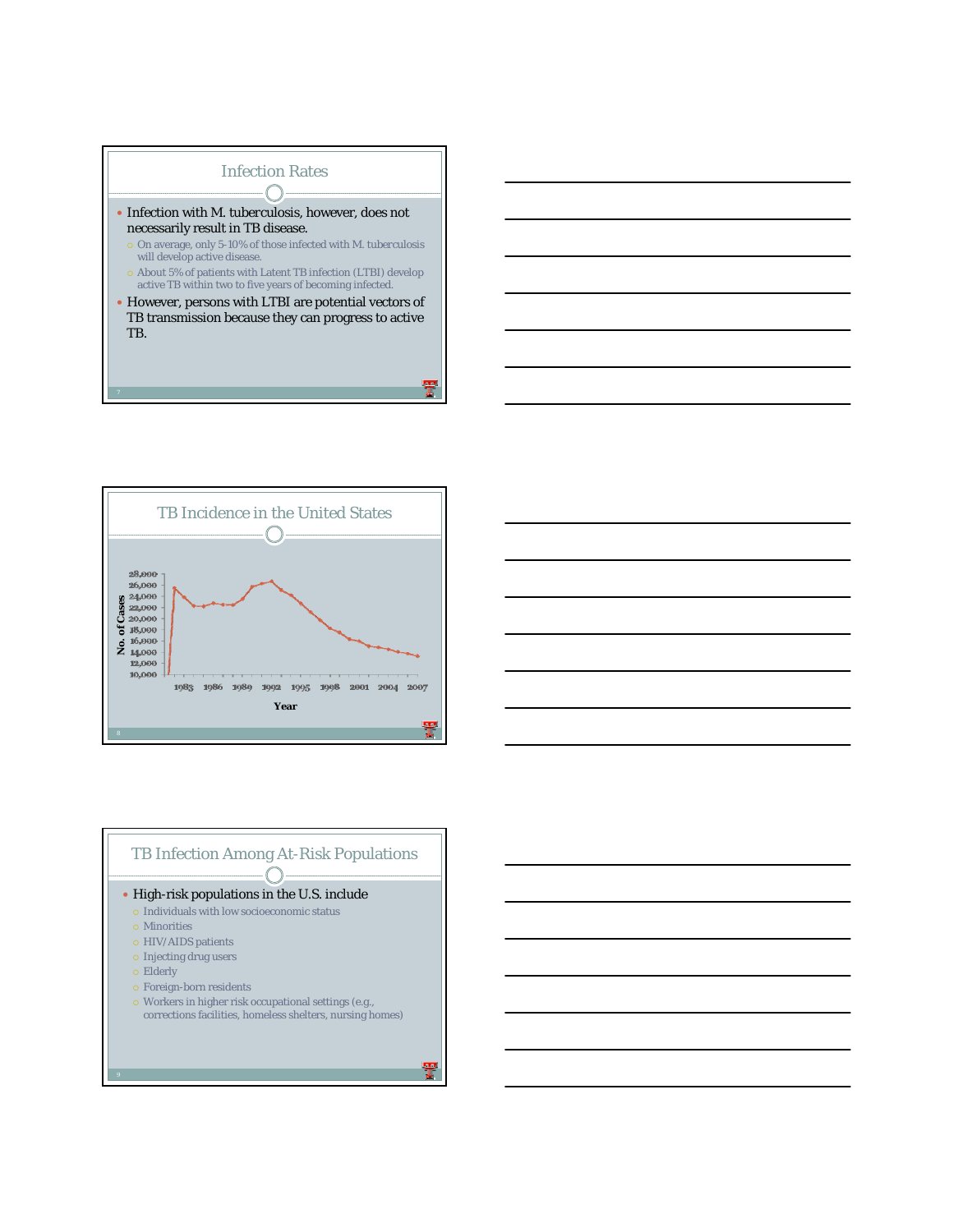



# What is Public Health Law?

y "Laws (e.g., constitutional, statutory, regulatory, judicial, and policy) or legal processes at every level of government (e.g., federal, tribal, state, local) that are primarily designed to assure the conditions for people to be healthy."\* y Public health laws create obligations for government to act, but also limit the government's use of power through structural and rights-based constitutional limitations such as: Separation of powers Federalism 3. Individual rights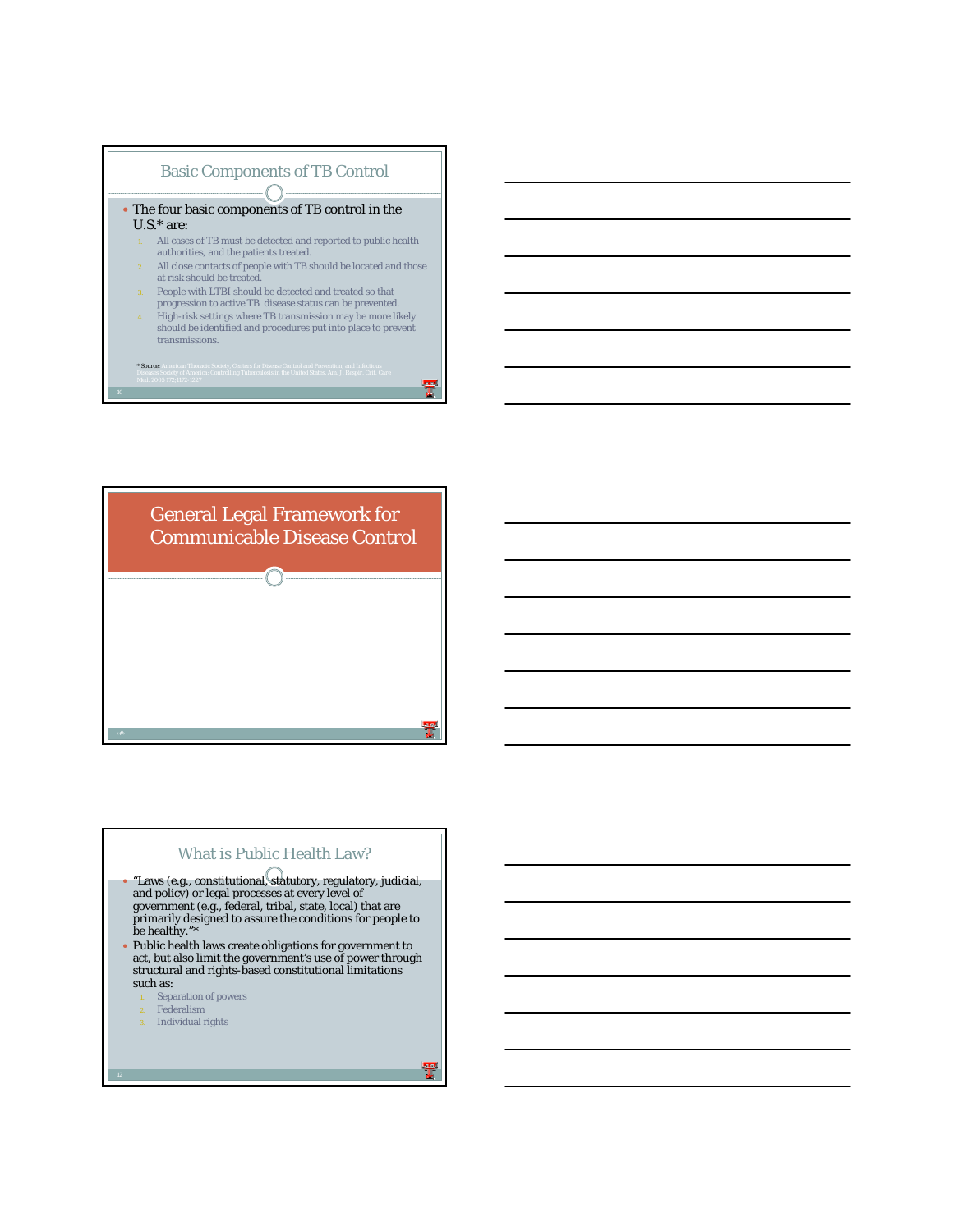

# 2. Federalism

- The distribution of powers between the federal government and the states.
- Federal powers:
- { Limited to powers enumerated in the Constitution
- { For public health purposes, primary sources of powers are the power to tax and spend and the regulation of interstate commerce
- $\bullet$  State police powers:
	- { Inherent authority of the state (and, through delegation, local government) to enact laws and promulgate regulations to protect, preserve and promote the health, safety, morals, and general welfare of the people
- $\circ$  Broad and open-ended (though they may be trumped by federal powers via the Supremacy Clause)

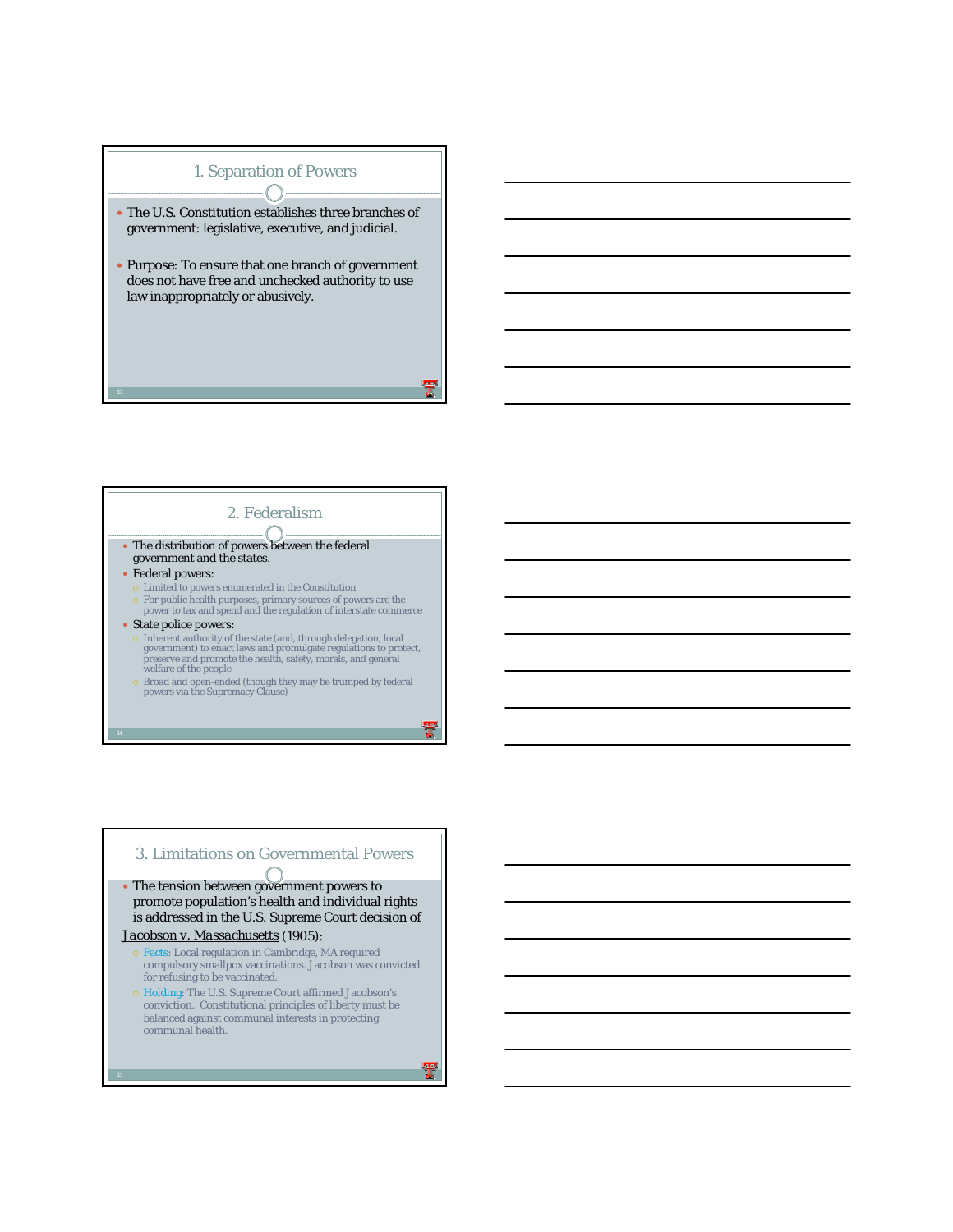

- Three foundational themes of individual rights in the U.S. Constitution (often found in state constitutions as well):
	- $\circ$  Substantive due process: Government regulation must be fair and reasonable and must further a legitimate governmental objective.
	- { Procedural due process: Government must provide fair process before depriving an individual of life, liberty, or property.
	- { Equal protection: Government must treat similarly situated people in an equal manner.



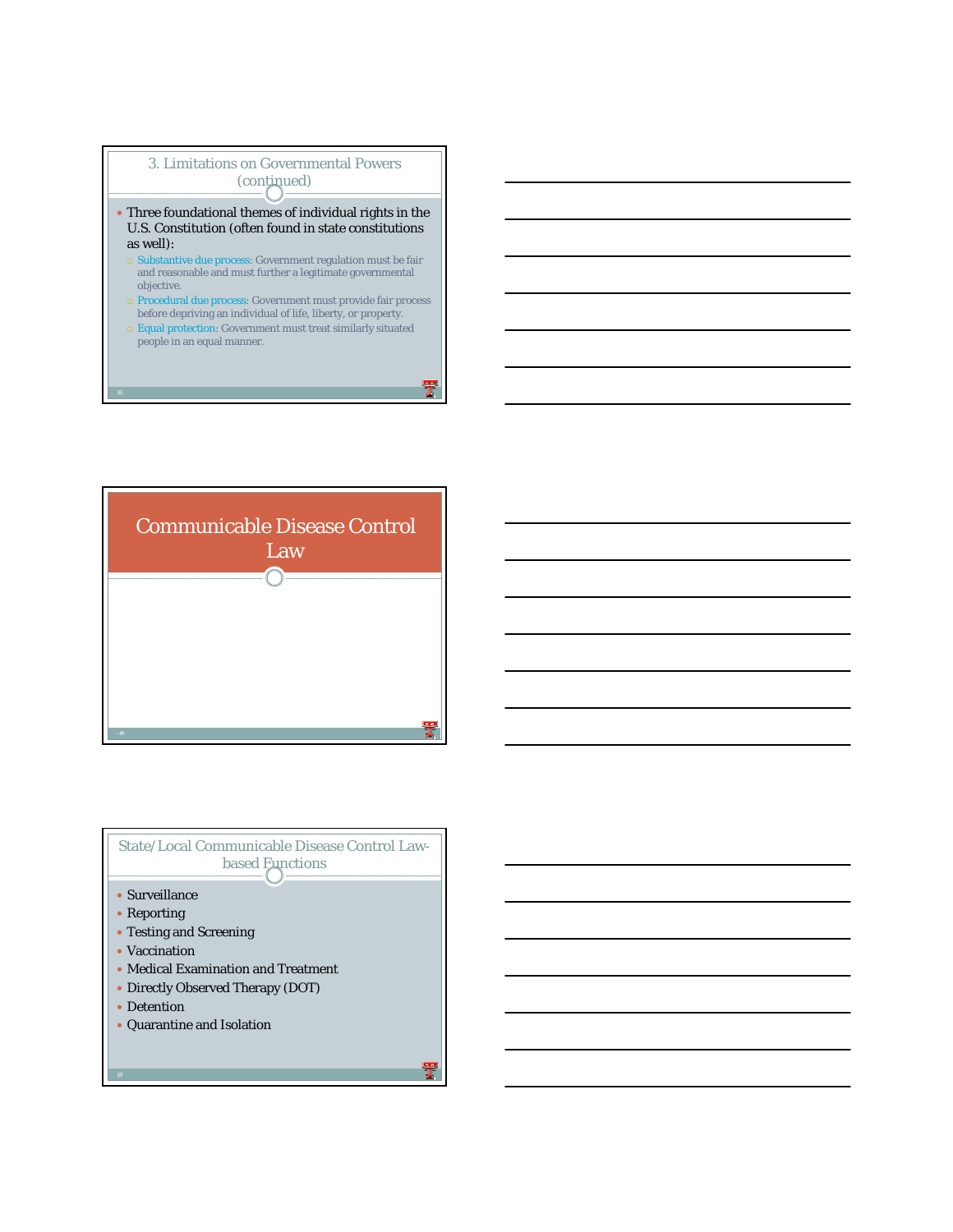



## International Communicable Disease **Controls**

#### • International Health Regulations (IHR)

- **International agreement among 194 member states (including** the U.S.) that creates a framework for cooperation during international public health emergencies.
- Requires signatories to notify the World Health Organization (WHO) of:
	- Any event that may constitute a "public health emergency of international concern;" and
	- Ù Significant evidence of public health risks outside their territory that may cause international spread of disease.
- { IHR may apply to cases of TB.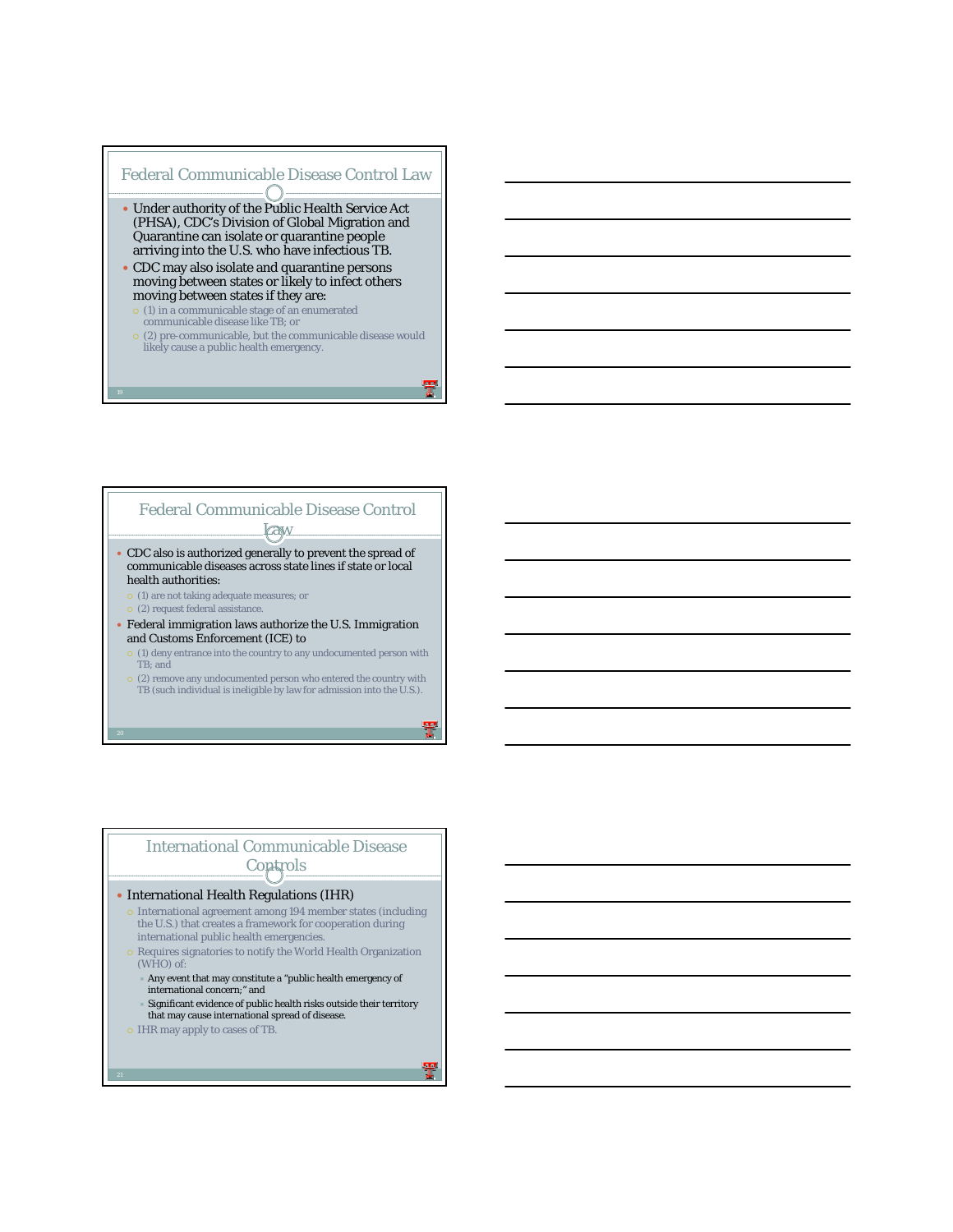



#### y Source: Study on *Express Tuberculosis Control Laws in Selected U.S. Jurisdictions* y Examines express TB control laws in 25 selected U.S. jurisdictions (24 states + NYC) under 6 categories: { Prevention of TB Cases (TB Control Programs) { Identification of TB Cases { Management of TB Cases { Safeguarding Rights Survey of Express TB Control Laws

- 
- { Considerations for Special Populations
- { Interjurisdictional Issues and Additional TB Provisions

#### Survey of Express TB Control Laws  $-\bigcap$

## y *Express TB control laws* are defined as those jurisdiction-specific laws that:

- { Directly mention TB (or some derivative) in the body of the law; and
- { Whose main purpose is limited to the control of TB (and not the control of other communicable diseases).

24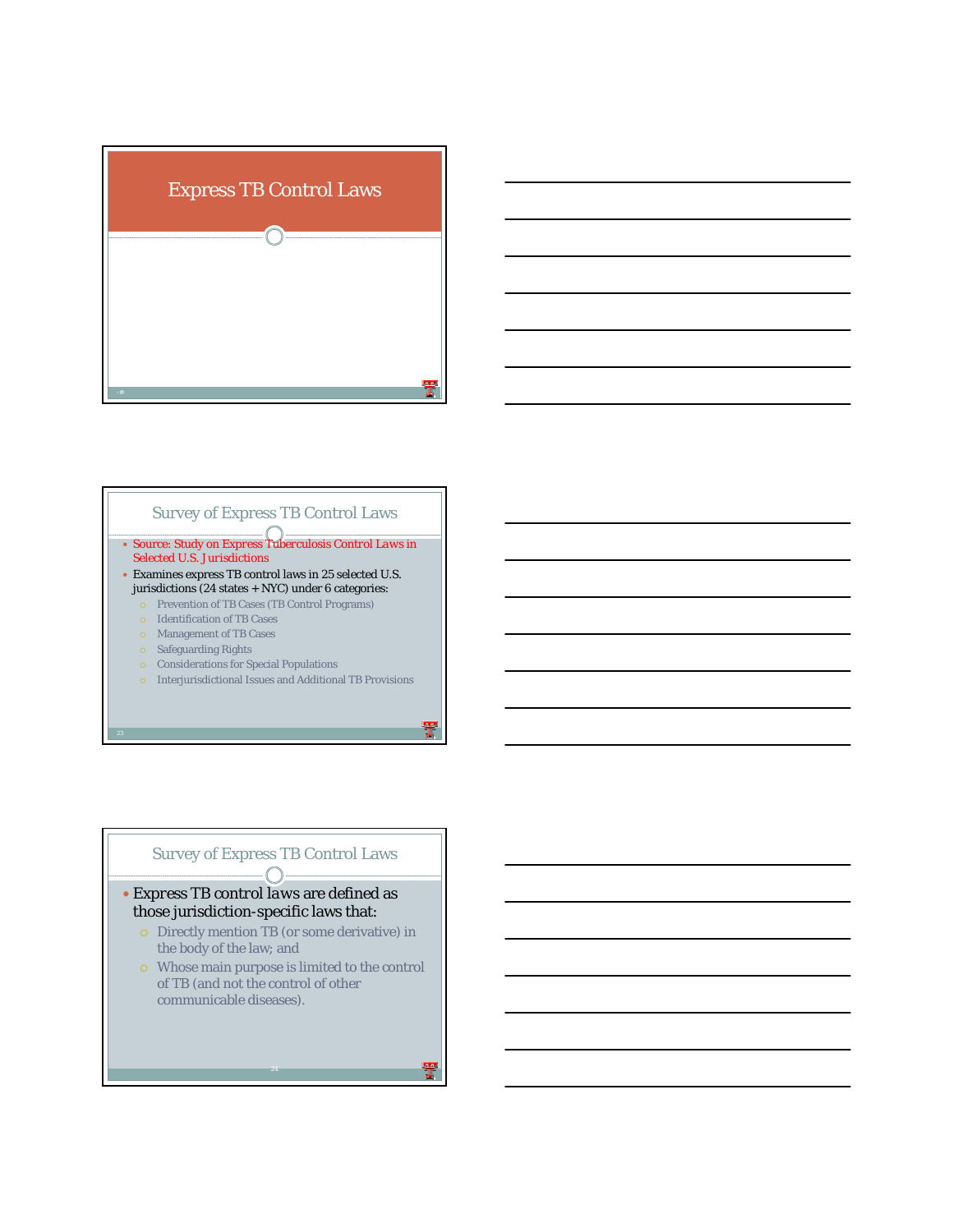



#### Express TB Control Law $-\bigcap$

#### • Management of TB Cases

- { Investigation: 68% of jurisdictions appear to feature express TB control laws regarding:
	- $\triangle$  Persons undergoing treatment for TB; and
	- $\times$  Persons who have had contact with
	- individuals with TB (contact investigation or contact tracing).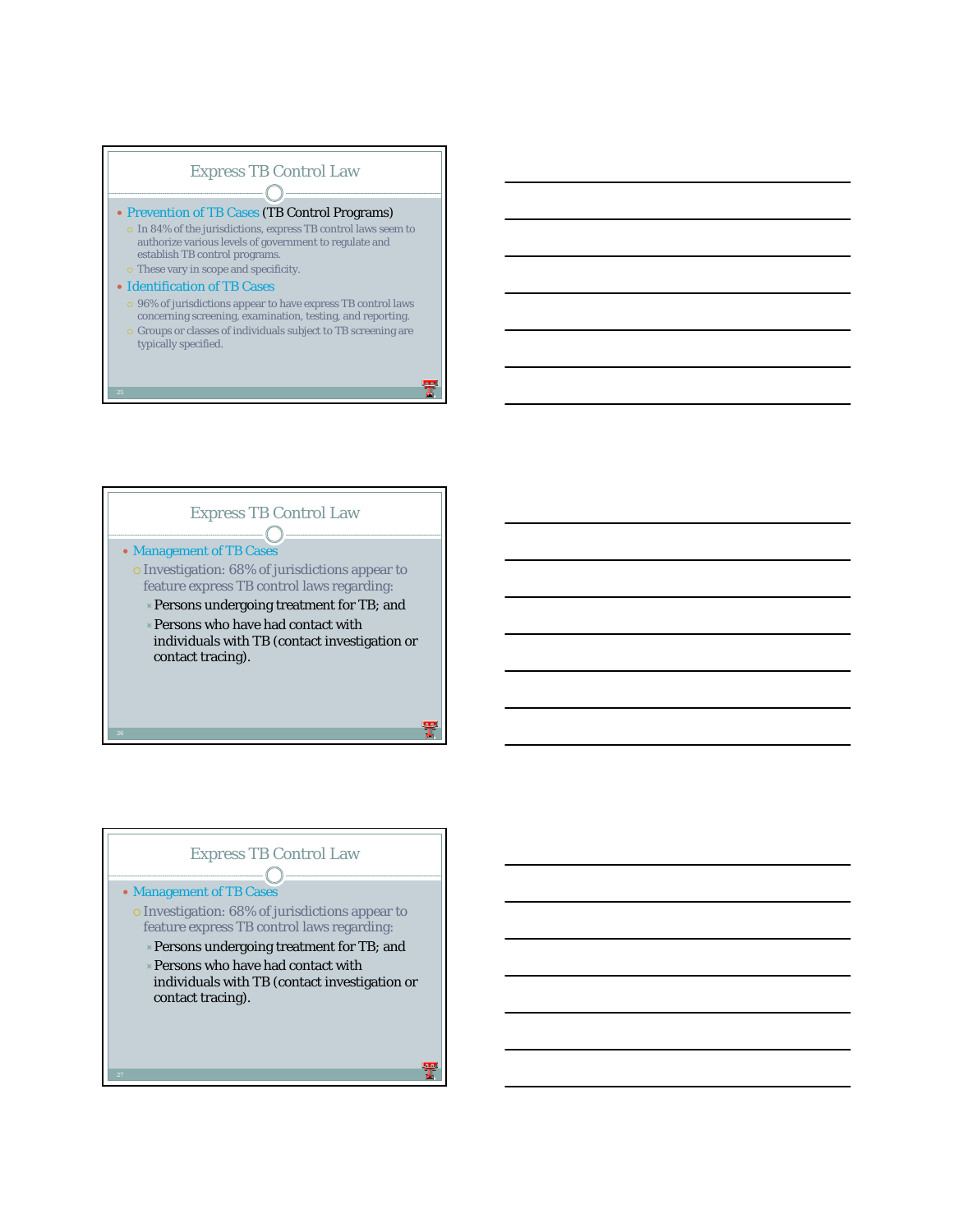



## Express TB Control Law

• Considerations for Special Populations

- $\circ$  40% of the jurisdictions provide certain legal protections for distinct populations, such as people with visual or hearing impairments, inmate populations, and non-English speakers.
- Interjurisdictional Issues and Additional TB Provisions
- { 32% appear to feature interjurisdictional provisions relating to coordination and communication with other jurisdictions regarding TB cases.
- $\circ$  Other provisions address civil liability, health education, duty to warn, visitation rights, disposal of TB-infected bodies, and insurance.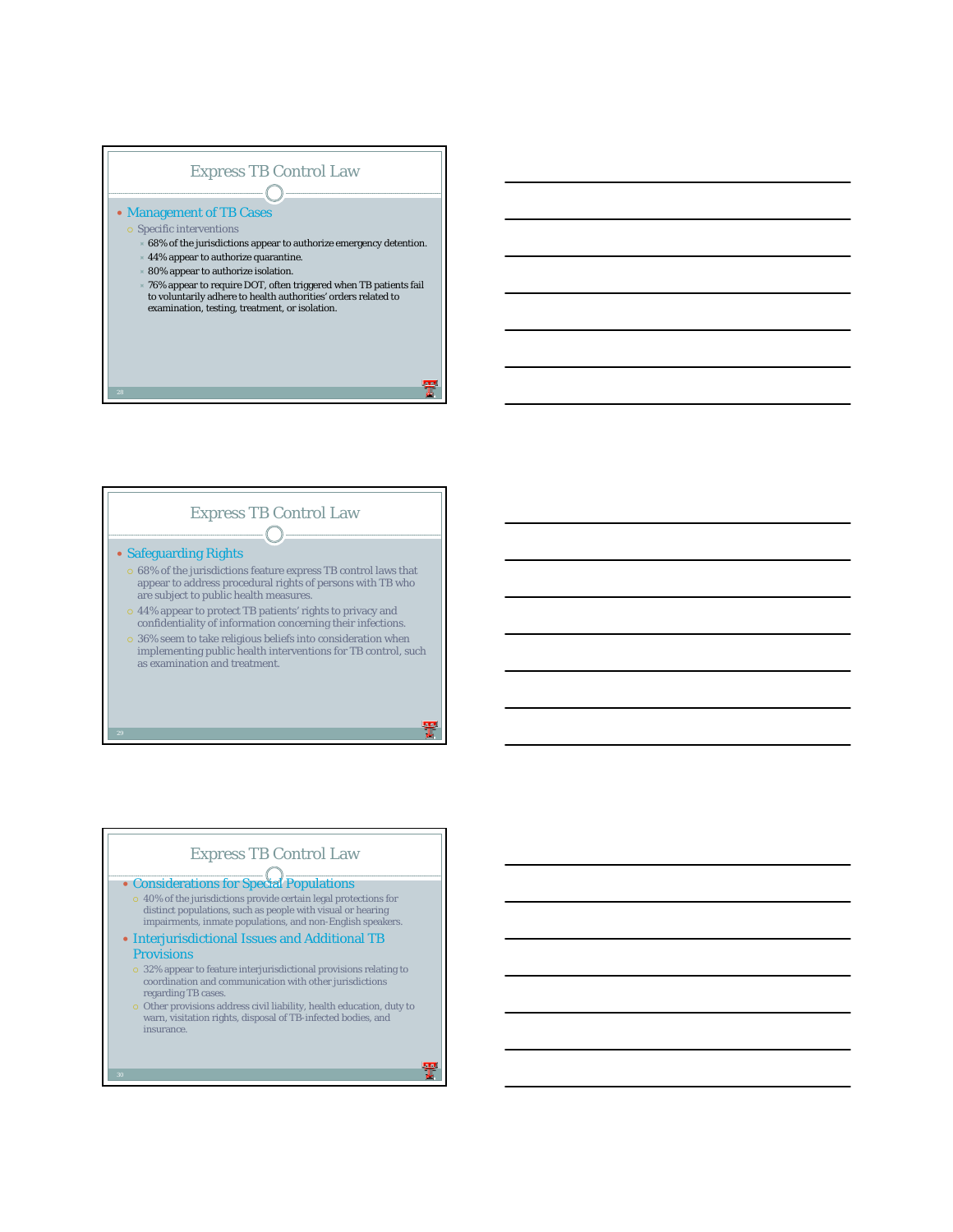



# $\bullet$  TB screening programs require practitioners to develop programs that narrowly achieve public health goals without overly burdening personal liberties. y As a typical example, New York courts have upheld a City Board of Health regulation requiring teachers and other school employees to provide medical certificates asserting they are free from active TB. • Screening programs that target groups for discriminatory purposes or are not based on individuals' heightened risk of infection may be challenged legally. TB Screening

#### Health Information Privacy€

- Effective TB control involves the acquisition, use, and disclosure of sensitive, individually-identifiable health information concerning a patient's TB status through health care workers, public health officials, and potentially schools, prisons, employers, and others.
- Health information privacy implications invariably arise, and can be a barrier to TB control.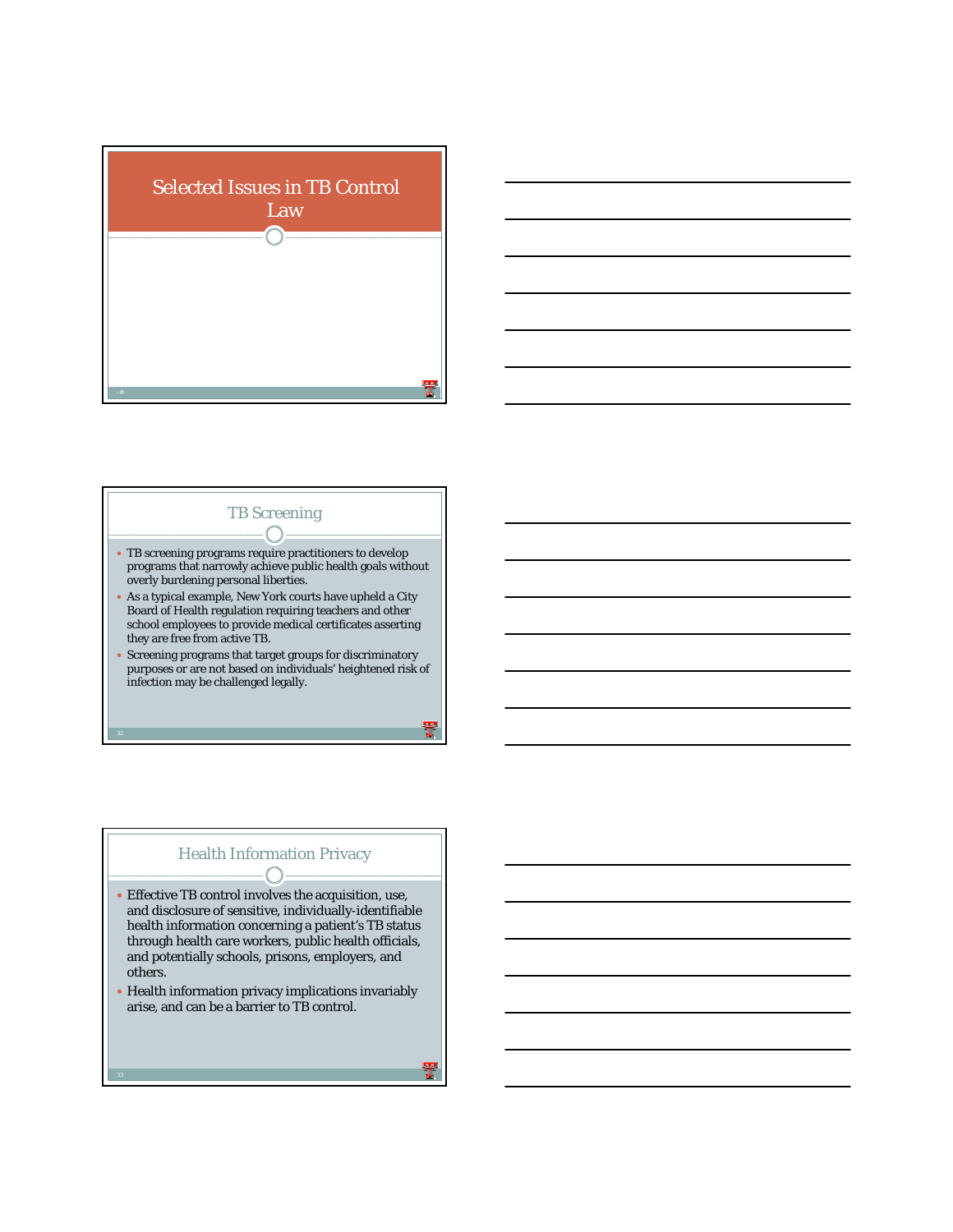

## Isolation of Non-adherent TB Patients

- It is unconstitutional to physically force a person to undergo treatment without consent except in rare instances involving minors, persons with mental disabilities, or prisoners.
- However, patients who refuse to comply with prescribed TB treatment may be isolated until they no longer pose any risk to the public.
- Courts have usually upheld isolation or detention as long as basic procedural safeguards (e.g., notice, hearing before an impartial tribunal, access to representation, & opportunity to appeal) are provided.

## TB Prevention and Care among Vulnerable Populations

- Government is obligated to take reasonable steps to prevent TB and provide access to TB treatment for persons who are under state control, including those who are:
	- { Detained under criminal sanctions (e.g., prison populations)
	- { Detained under isolation orders or other civil or criminal restraints.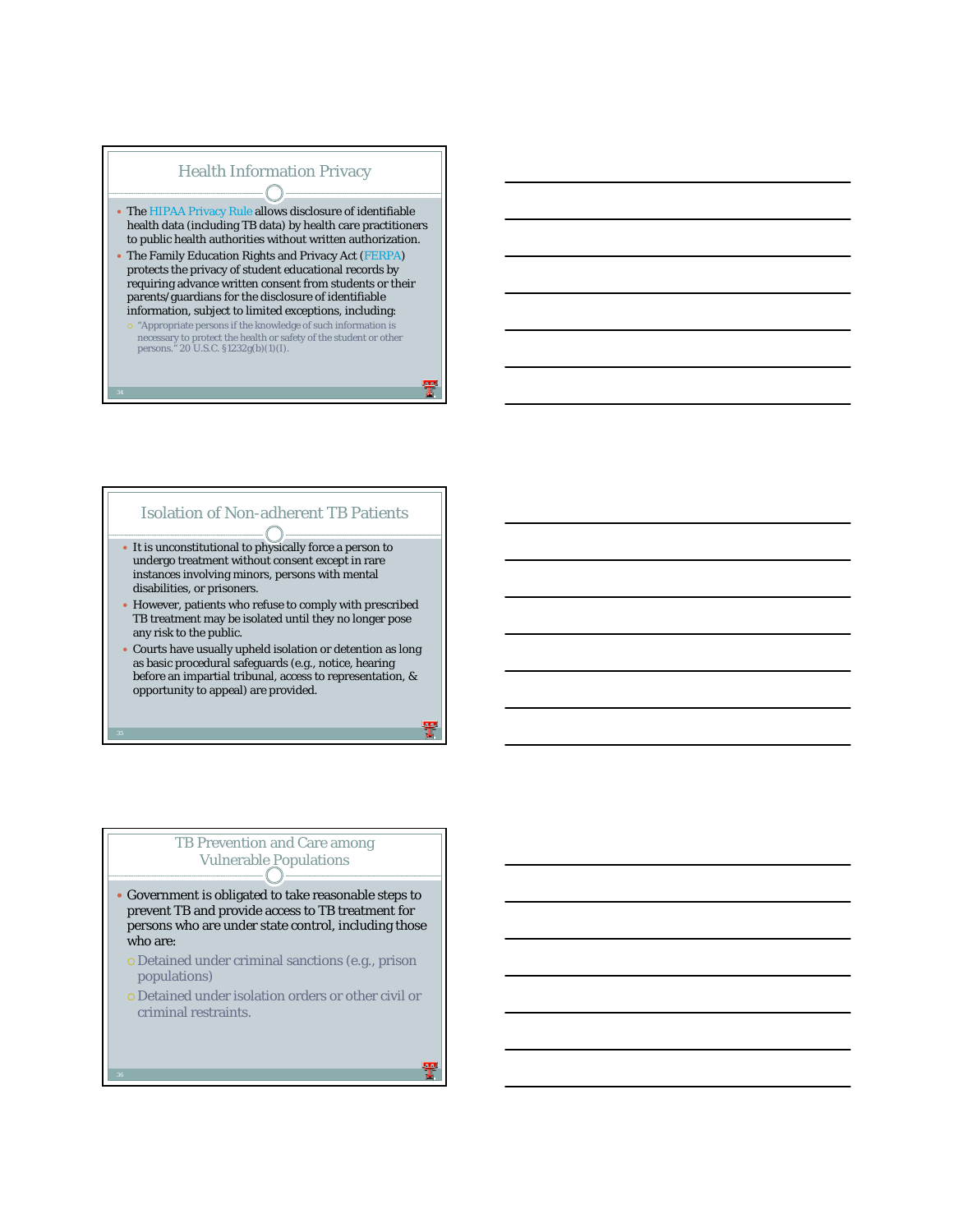# Discrimination Against Persons with TB

- y In *School Bd. of Nassau County, Fla. v. Arline* (U.S. S. Ct. 1987), the U.S. Supreme Court determined that a teacher with non-active TB could be considered disabled under the Federal Rehabilitation Act and hence protected from discrimination on the basis of having TB.
- Similar protections may also exist for people with active TB under the Americans with Disabilities Act (ADA).



## Interjurisdictional Coordination of TB Control

- Some TB cases require interjurisdictional coordination in control and prevention efforts.
- Example: 2007 situation where a U.S. citizen with drug-resistant TB traveled internationally by commercial airline despite health authorities' requests not to travel.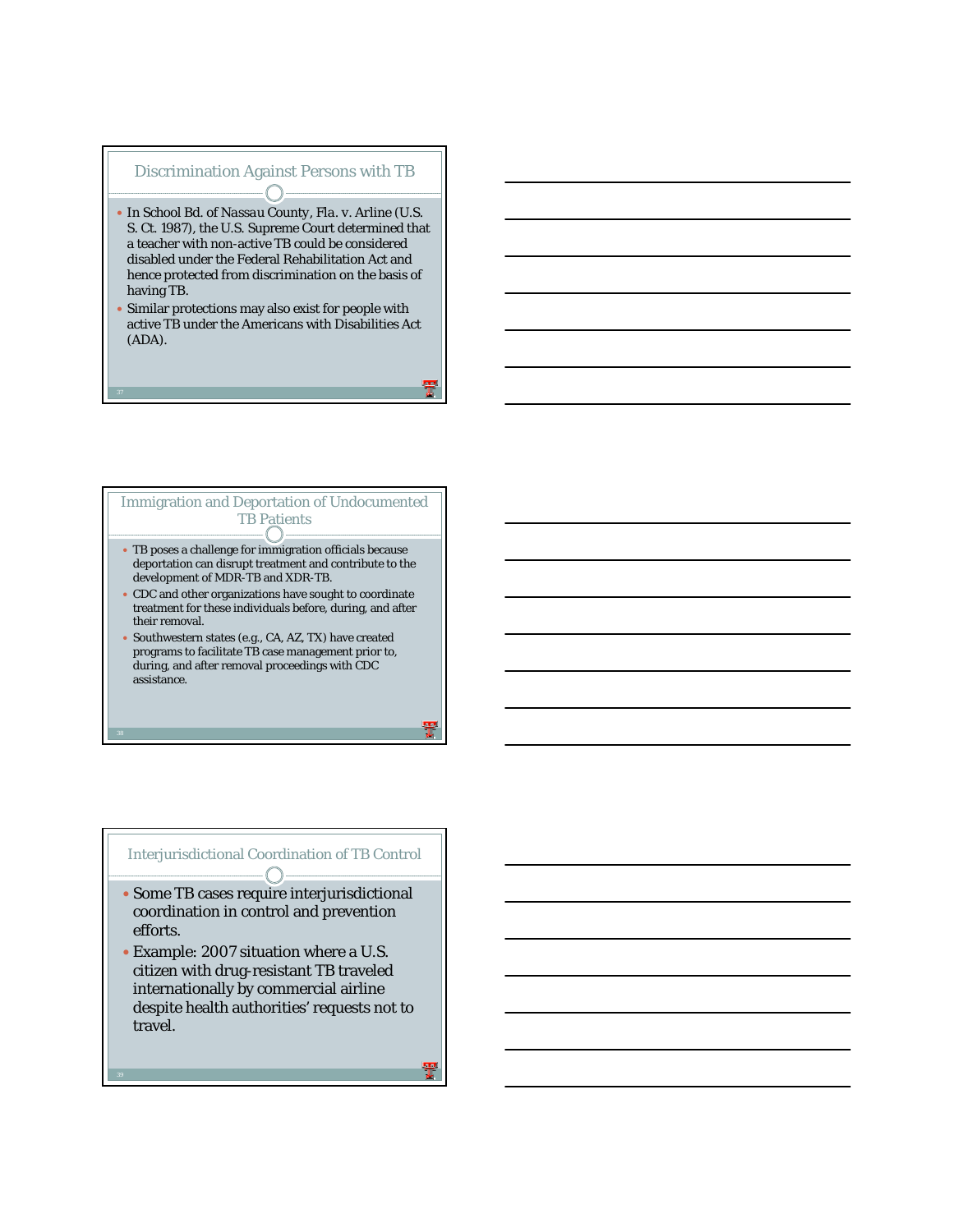



# Texas Reporting Requirements

- Chapter 81.042 allows reports of communicable diseases to be made to the local health authority.
- Section 81.045 requires a report to be made by an attending physician, coroner, or county medical examiner to the health authority " . . . or the department if the physician knows or suspects that the person died of a reportable disease or other communicable disease that the physician believes may be a threat to the public health."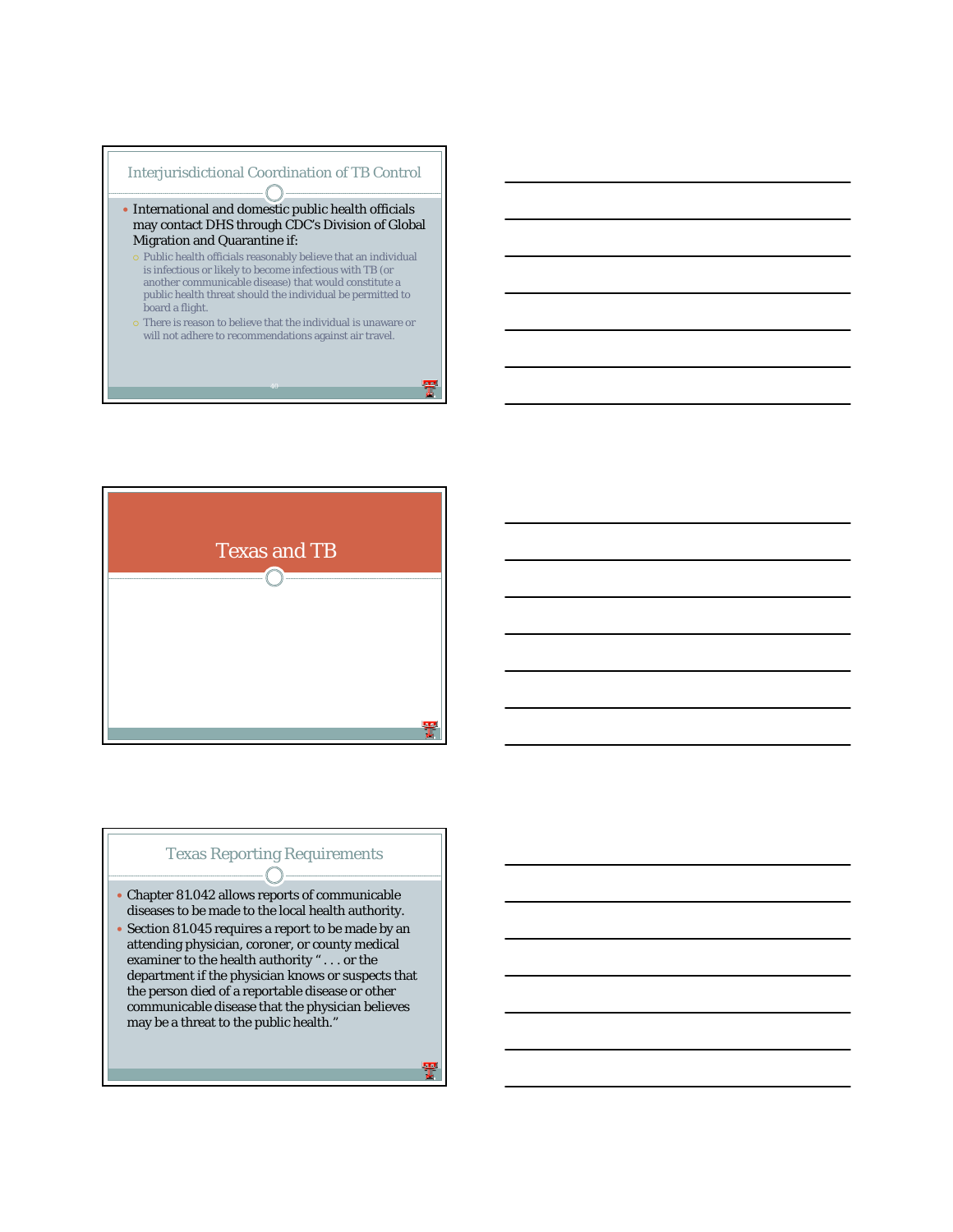## Texas Control Measures

- Section 81.082 authorizes a health authority to institute "control measures" within his jurisdiction to control communicable disease...
- Section 81.083 authorizes the imposition of control measures on individuals if the "  $\ldots$  health authority has reasonable cause to believe that an individual is ill with, has been exposed to, or is the carrier of a communicable disease . . ." The order must be delivered to the individual in writing, and may be subjected to court ordered control methods if they do not comply with the health authority's control measures.

### Texas Control Measures

• Section 81.151 allows the health authority to request a municipal, county, or district attorney to apply "for a court order for the management of a person with a communicable disease."

- (

y Sections 81.161-162 Sections 81.161-.162 allow for an application for protective custody if accompanied by a statement from the health authority that the person's communicable disease " . . . presents an immediate threat to the public health."

#### Texas Treatment Guidelines  $\overline{\phantom{a}}$

 $\bullet$  Section 81.009 allows an exemption from medical treatment for reasons of religion. However it states that this exemption does not apply where the individual is "isolated or quarantined in an appropriate facility, and shall obey the rules, orders, and instructions of the department or health authority while in isolation or quarantine."